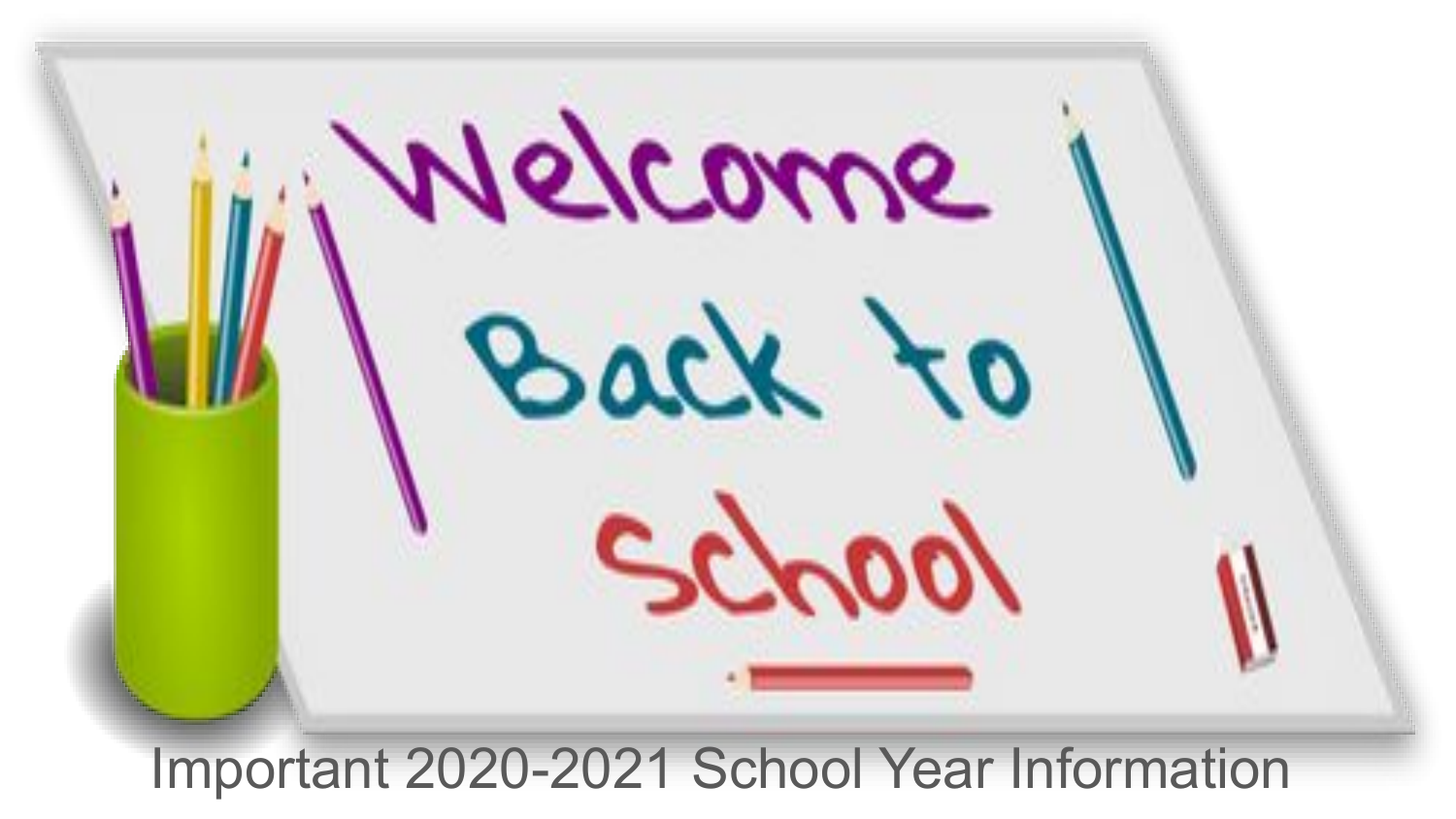# Device Pick Up Information



- 1. All registered students of the San Pasqual Valley Unified School District will be issued a device. Students in grades PreK - 10 will be issued Chromebooks. Students in grades 11 and 12 will be issued laptops.
- 2. If you have not registered your student by Monday, August 3, 2020, you will be issued a laptop **once your packet has been reviewed and is complete.**
- 3. All parents must bring the hot pink check out form with them to Device Distribution Day. These forms were mailed out over a week ago.
- 4. If you do not have one, you can find one on the District's webpage under the parent tab. The District's webpage is www.spvusd.org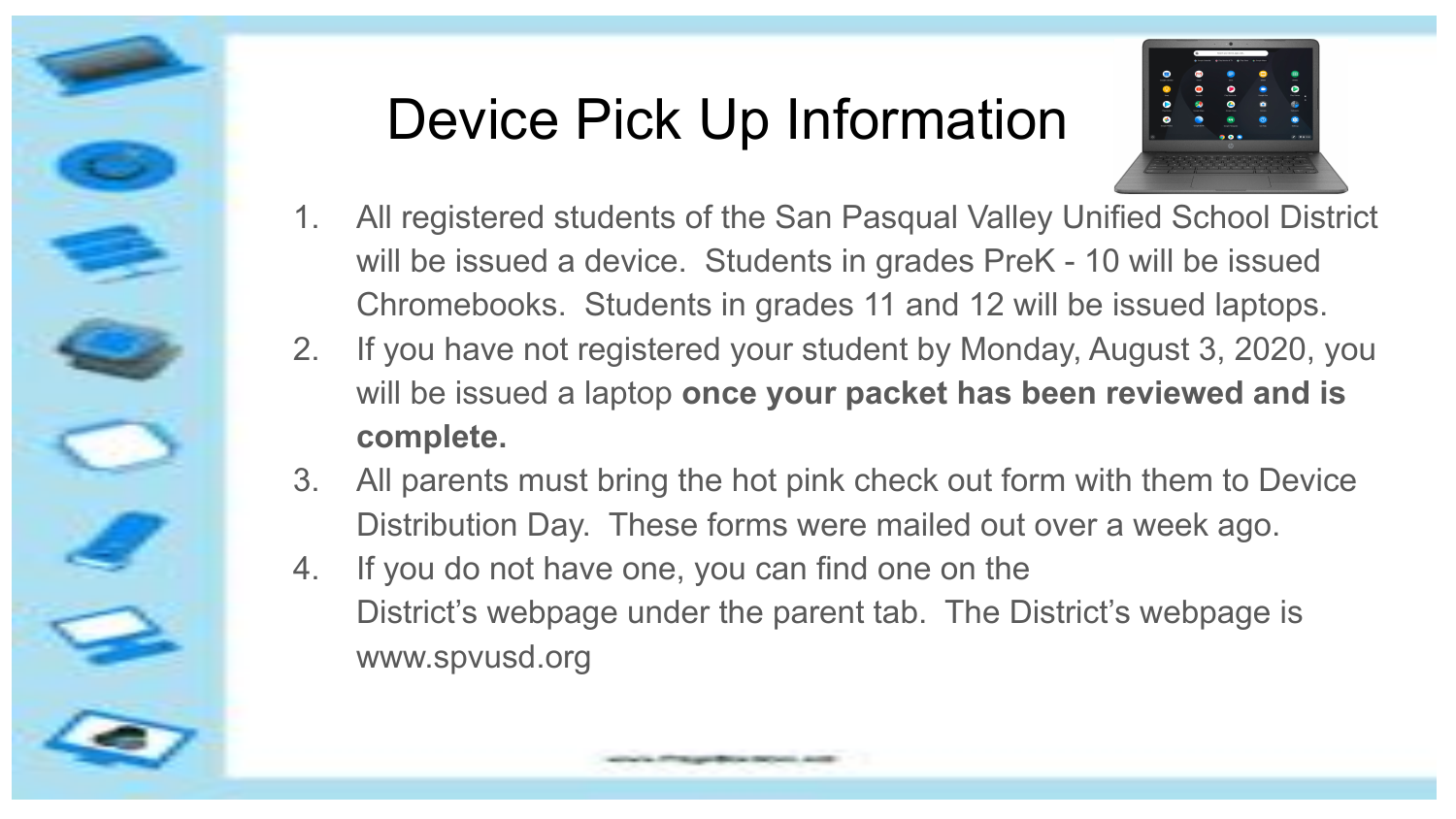

# Device Distribution Schedule

**PARENT/GUARDIAN IS THE ONLY ONE THAT CAN PICK UP THE DEVICE. STUDENTS SHOULD NOT BE PRESENT** - If you do not have your hot pink form you will not be able to pick up a device.

#### **Tuesday, August 4th, 2020 9 am to 1 pm**

- Grades 4, 5 and Mr. Gutierrez's class will pick up at the elementary
- Grades 6 and 8 will pick up at the Middle School
- Grades 11, 12 and Mrs. Pliego's class will pick up at the high school
- All Bill Manes students will pick up at the District Office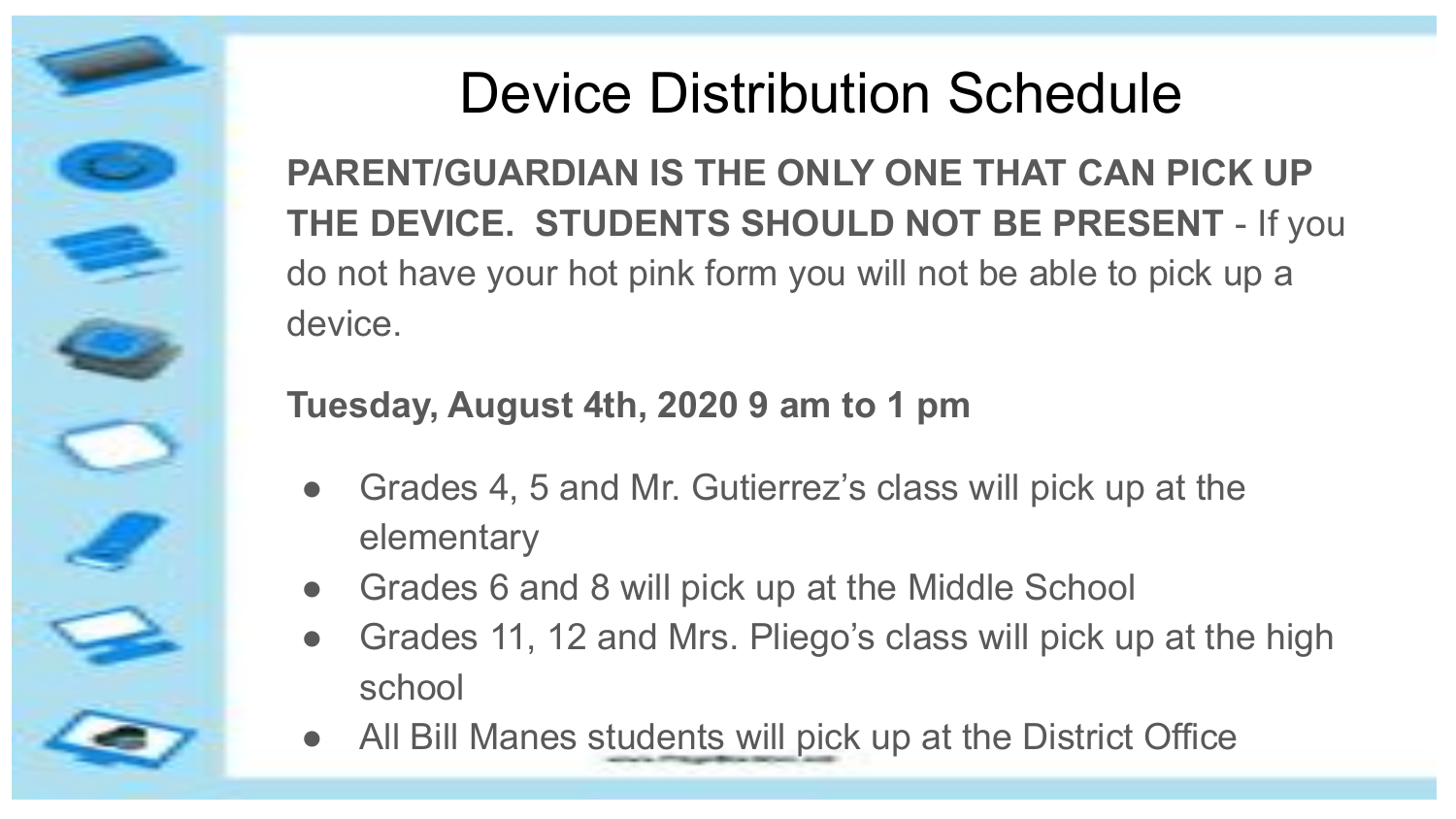

# Device Distribution Schedule

**PARENT/GUARDIAN IS THE ONLY ONE THAT CAN PICK UP THE DEVICE. STUDENTS SHOULD NOT BE PRESENT** - If you do not have your hot pink form you will not be able to pick up a device.

### **Wednesday, August 5, 2020 9 am to 1 pm**

- Grades 1, 2, and 3 class will pick up at the elementary
- Grades 7, CDS and Ms. Miranda's class will pick up at the Middle School
- Grades 9 and 10 will pick up at the high school
- All Bill Manes students will pick up at the District Office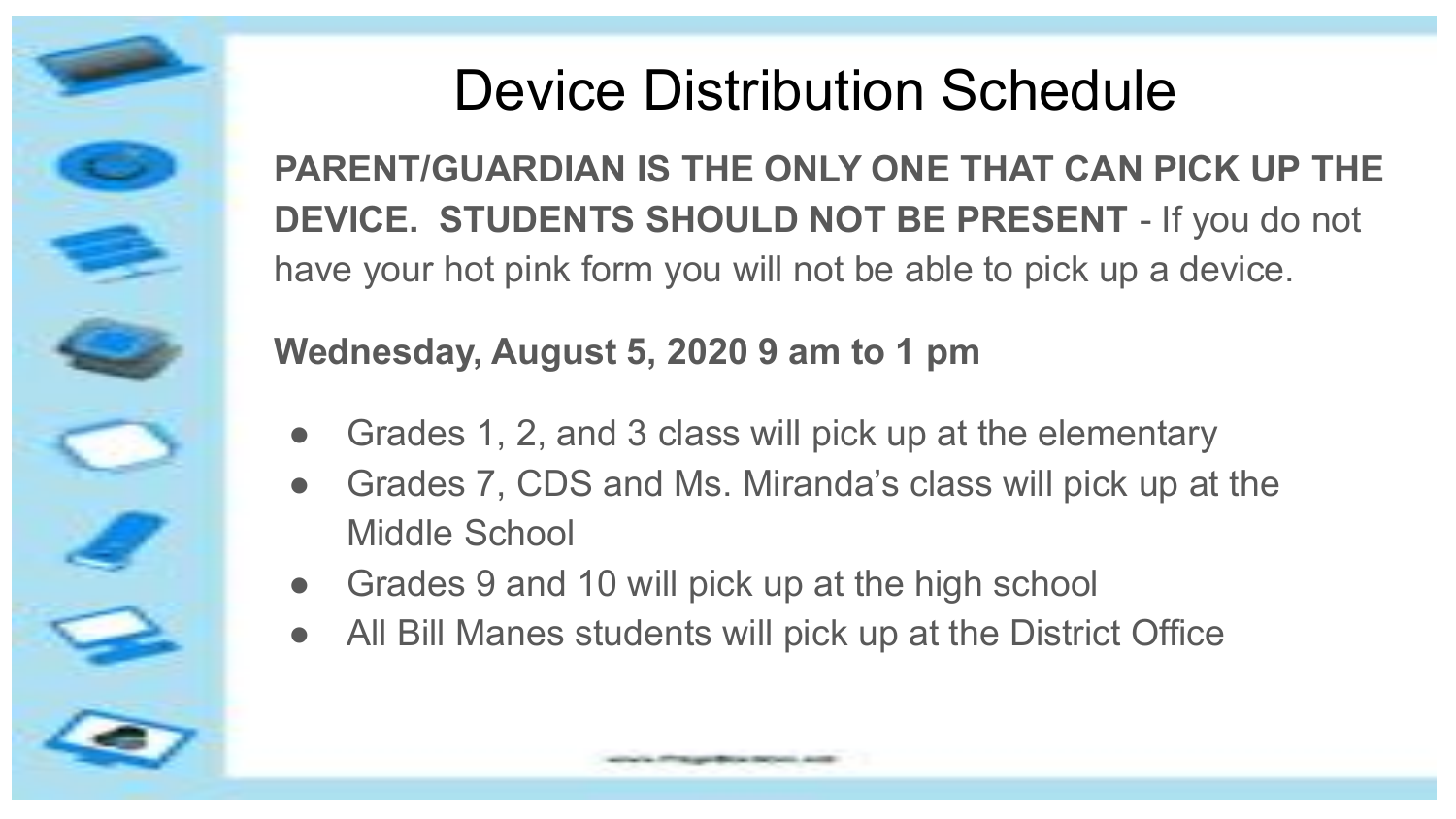

# Device Distribution Schedule

**PARENT/GUARDIAN IS THE ONLY ONE THAT CAN PICK UP THE DEVICE. STUDENTS SHOULD NOT BE PRESENT** - If you do not have your hot pink form you will not be able to pick up a device.

#### **Thursday, August 6, 2020 9 am to 1 pm**

- Grades PrK, TK, and K and students who missed Tuesday or Wednesday will pick up at the elementary
- Students who missed Tuesday or Wednesday will pick up at the Middle School
- Students who missed Tuesday or Wednesday will pick up at the high school
- All Bill Manes students will pick up at the District Office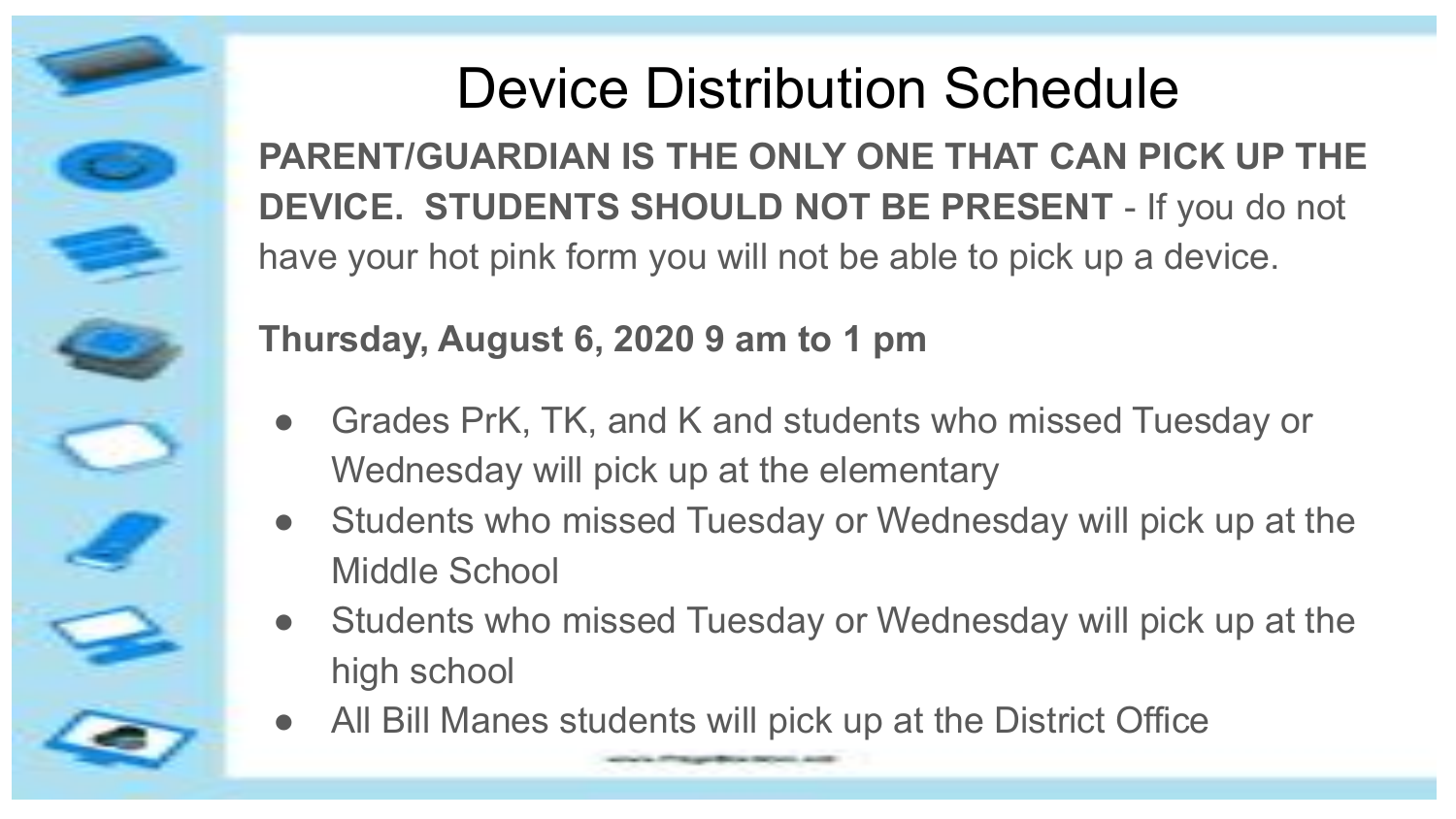

### Internet Access for Families

**Internet will be provided on a needs basis. Please complete this form if you do not have reliable internet in your home. We hope to have the internet available by September 1.**

- If you have not already done so, please complete the form at [https://forms.gle/fTozYff2UVDgYw16A](https://l.facebook.com/l.php?u=https%3A%2F%2Fforms.gle%2FfTozYff2UVDgYw16A%3Ffbclid%3DIwAR2SfJ7bOBzsqnO9_JMTak2GZNV1hKAT0zSd6WhhDqUhrdNsPVrCcWfdfZQ&h=AT2jQMrB3ifkP84kiF08bFYGNPAv1egbQ4eSVOQ3T1xeCbDv5efUVF0Womr6VETNIDzpkSvKYj4g3lv4YGkNp3wILo41gC3M8sW0IVoeT4I63izqScN0ZsWanMxtjYOUGElrXfllLMifLbcJjz7CmxOXM_fVCofzLgFWwGYpfgWpck7XQ-ZdjafoqTM7qBbBvS_p2BbWJNzYH8rnvta6wLxCDtYyPRgn8Kc5gHvxMT2jpmPMuqDd3z0xpkTnZIKo2T7kizzFGLQmSuuxL_AxQlC2cl80iDsDX8ajuMMsp__Jjf-DC4MsBMPKV6NQZc1grWFuEYDP4gOHoA3L7JFAQmLBsso1jKCSPVfF5idbO-Hp7UeWv3KQPkJoep27HOgHvQ_Czs_qqlAf3ahTDm7YdF4nCaPg3GHdlEjSOXdV6SuF3Y2_SsXhV_Xp8wR0fORWSzGWdQ5zzUDHn1-5jTx9nCVbQmOucGCU08KO96pJKUn6mF2lvziDftgDjsow4Ygw0PxhYzJ-km1fPJqp925gQFvs_T76raCurDOyKTVux3KOayKYyWHQGJx4WpkLj-tFgwAI9GOPobjwWyCLPtM5qiF02SolEXWD9gGwaL6CqaWugsHIzt1eGml9mwxsCdFFnWNO4g)
- It is the green form that was included in the letter mailed home to families.

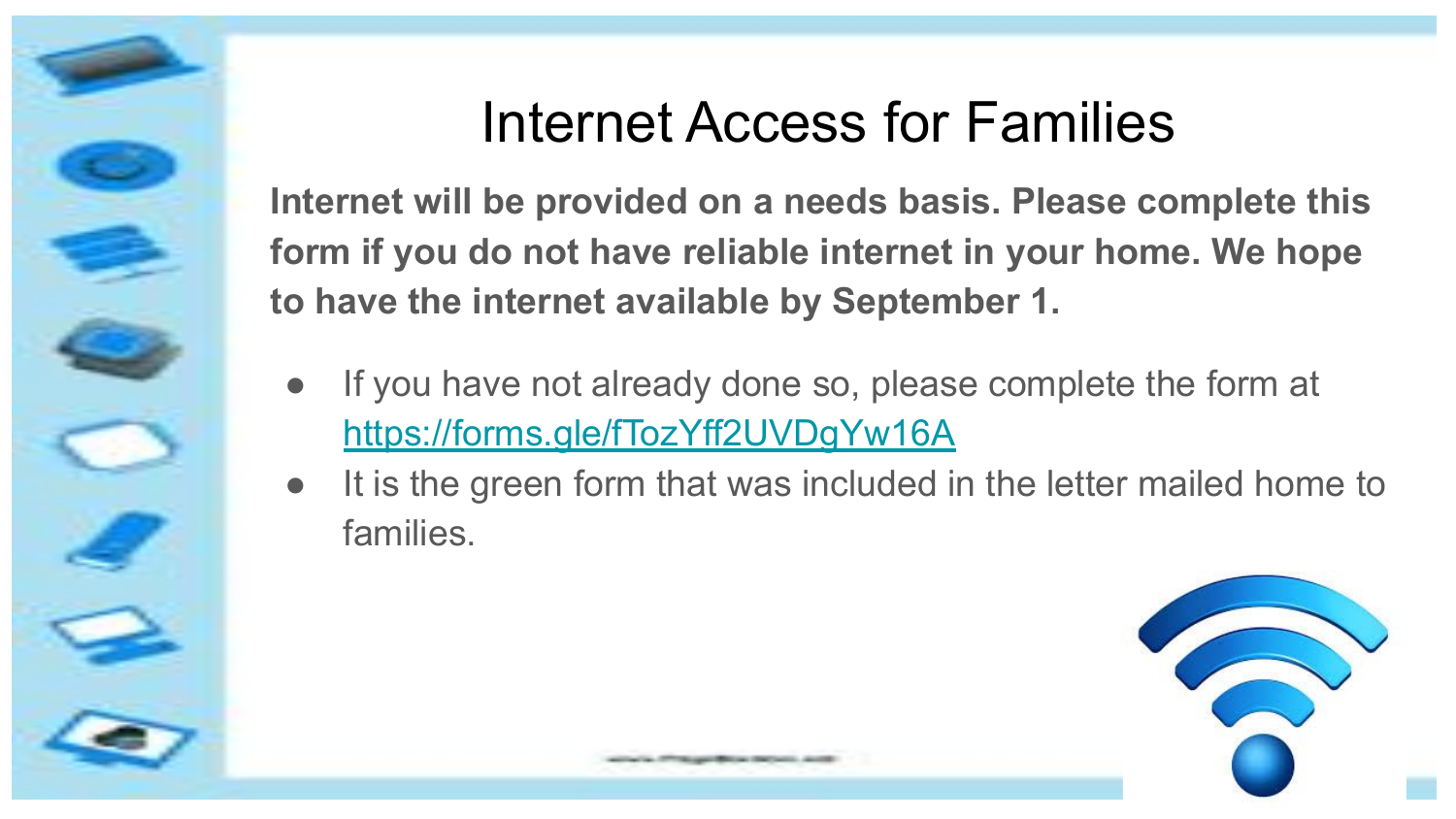### First Three Days of School

 $\blacksquare$ 

- Students will be issued paper/pencil packets for August 12, 13, and 14th.
- Students will earn attendance credit when they pick up their packets on August 12 and return them on August 17.
- Packet Distribution will be between 9am and 1pm on Wednesday, August 12, 2020.
	- **● THEME OF THE WORK: Digital Citizenship and Safety**

**Student** 

Work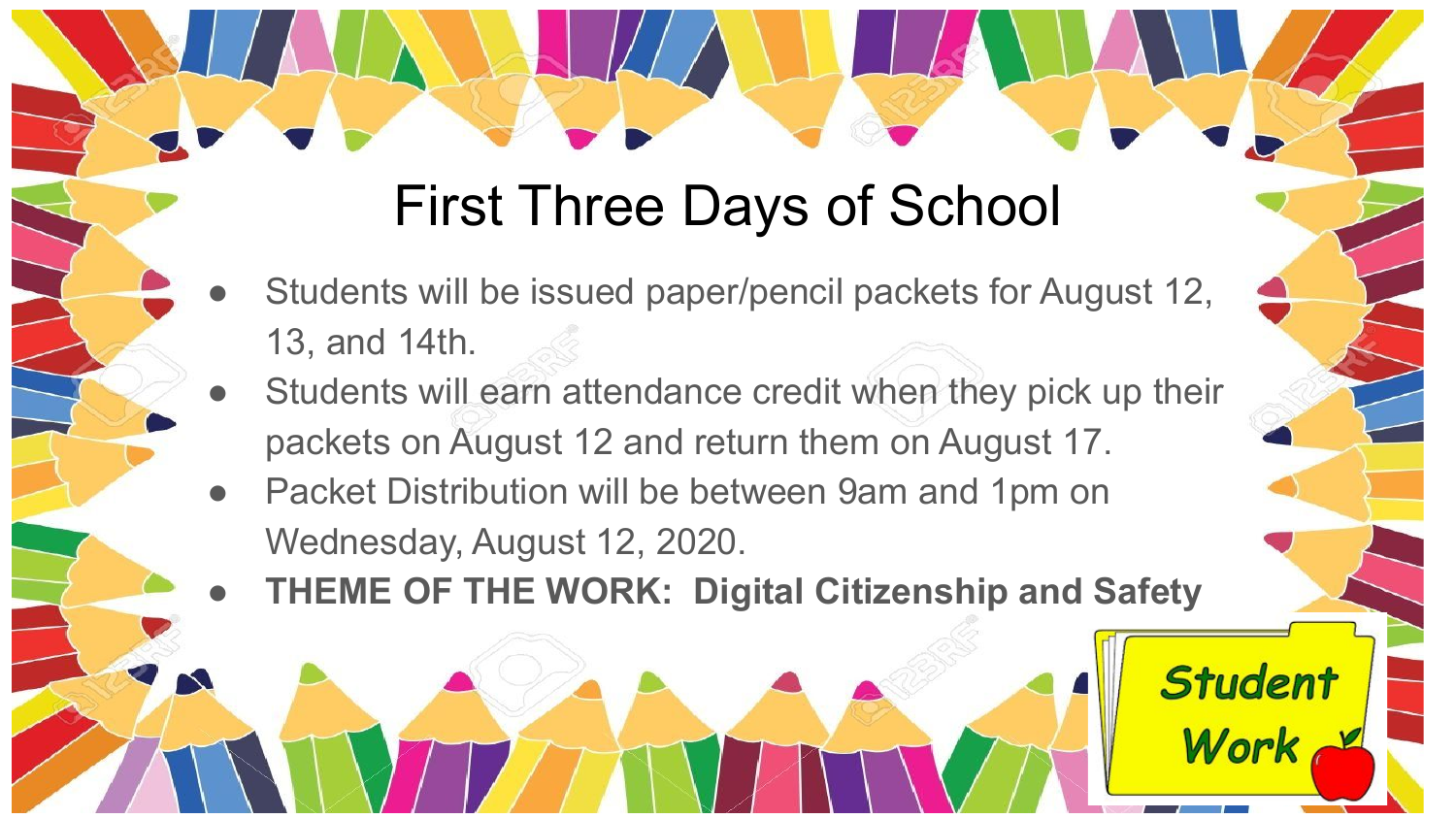# **ONLINE LEARNING BEGINS**

**BEGII** 

ALL STUDENTS WILL BEGIN CHECK IN ON THEIR TEACHER'S GOOGLE CLASSROOM AT 9:00 AM BEGINNING ON AUGUST 17, 2020 AND EVERY DAY AFTER THAT. STUDENTS WILL BE PROVIDED A SCHEDULE AND LOGIN INFORMATION AUGUST 12TH.

Students at Middle and High School will need to log into every class period on their schedule.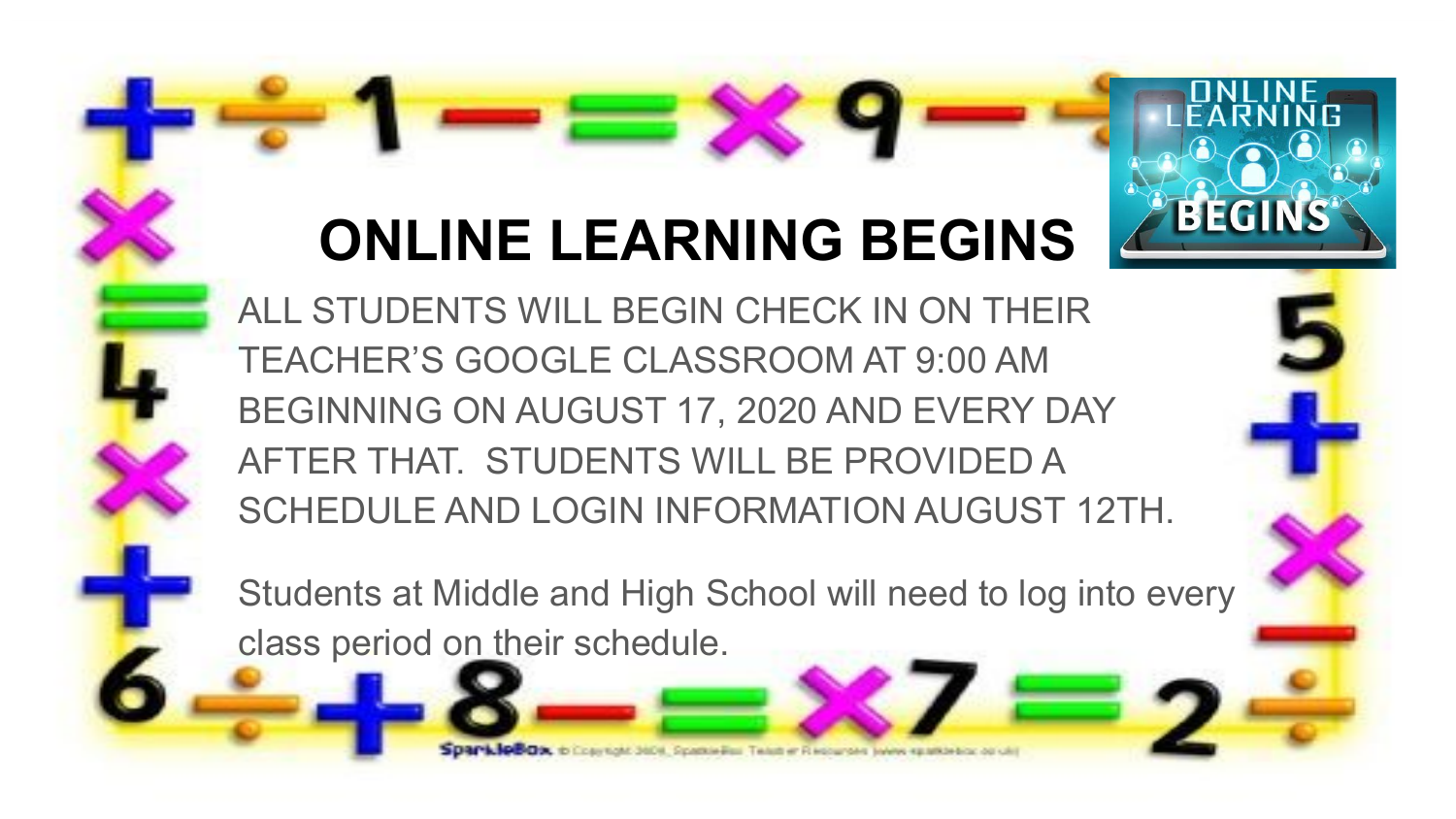# **ONLINE LEARNING BEGINS**

**BEGINS** 

STUDENTS WHO DO NOT HAVE ACCESS TO THE INTERNET WILL BE ISSUED PAPER/PENCIL PACKETS BY THEIR TEACHER UNTIL THE ACCESS FOR THEM HAS BEEN ESTABLISHED.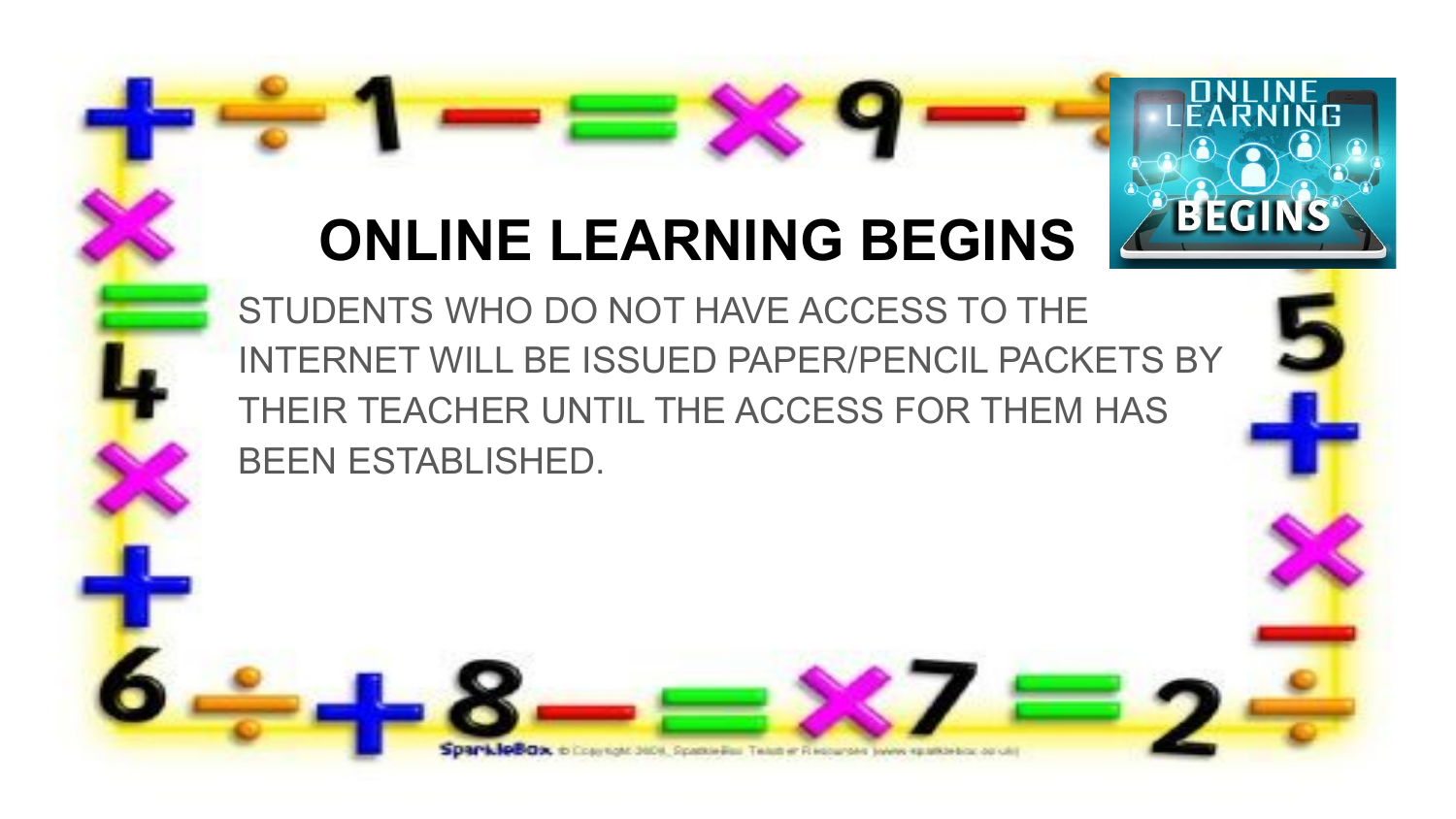

# Textbook Distribution



### **PARENT/GUARDIAN IS THE ONLY ONE THAT CAN PICK UP TEXTBOOKS. STUDENTS SHOULD NOT BE PRESENT**

### **Tuesday, August 18th, 2020 from 9 am to 1 pm**

- Grades 4, 5 and Mr. Gutierrez's class will pick up at the elementary
- Grades 6 and 8 will pick up at the Middle School
- Grades 11, 12 and Mrs. Pliego's class will pick up at the high school
- All Bill Manes students will pick up at Bill Manes
- CDS Students will pick up at CDS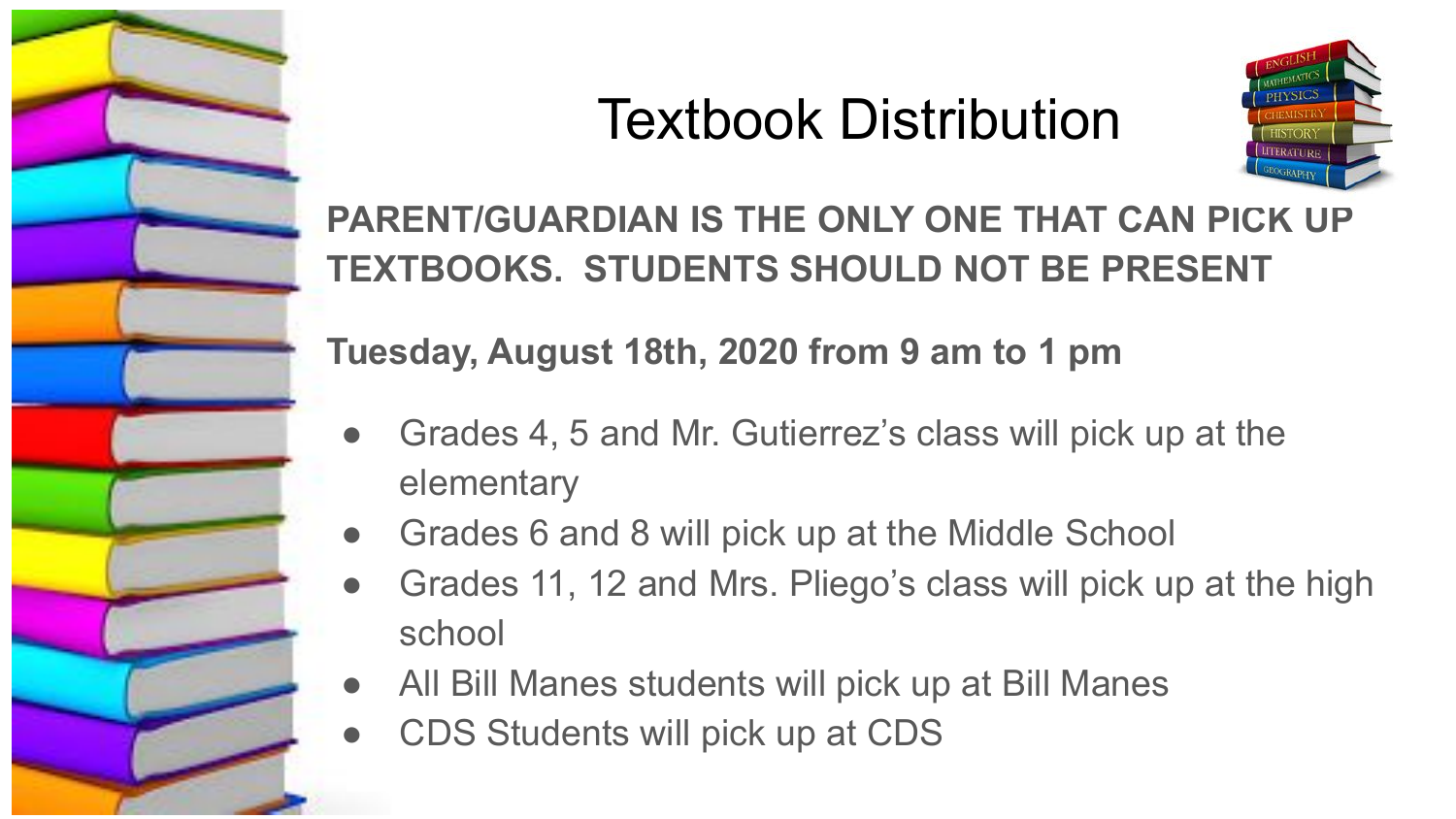

# Textbook Distribution



### **PARENT/GUARDIAN IS THE ONLY ONE THAT CAN PICK UP TEXTBOOKS. STUDENTS SHOULD NOT BE PRESENT**

### **Wednesday, August 19th, 2020 from 9 am to 1 pm**

- Grades 1, 2, and 3 class will pick up at the elementary
- Grades 7 and Ms. Miranda's class will pick up at the Middle **School**
- Grades 9 and 10 will pick up at the high school
- All Bill Manes students will pick up at Bill Manes
- CDS Students will pick up at CDS